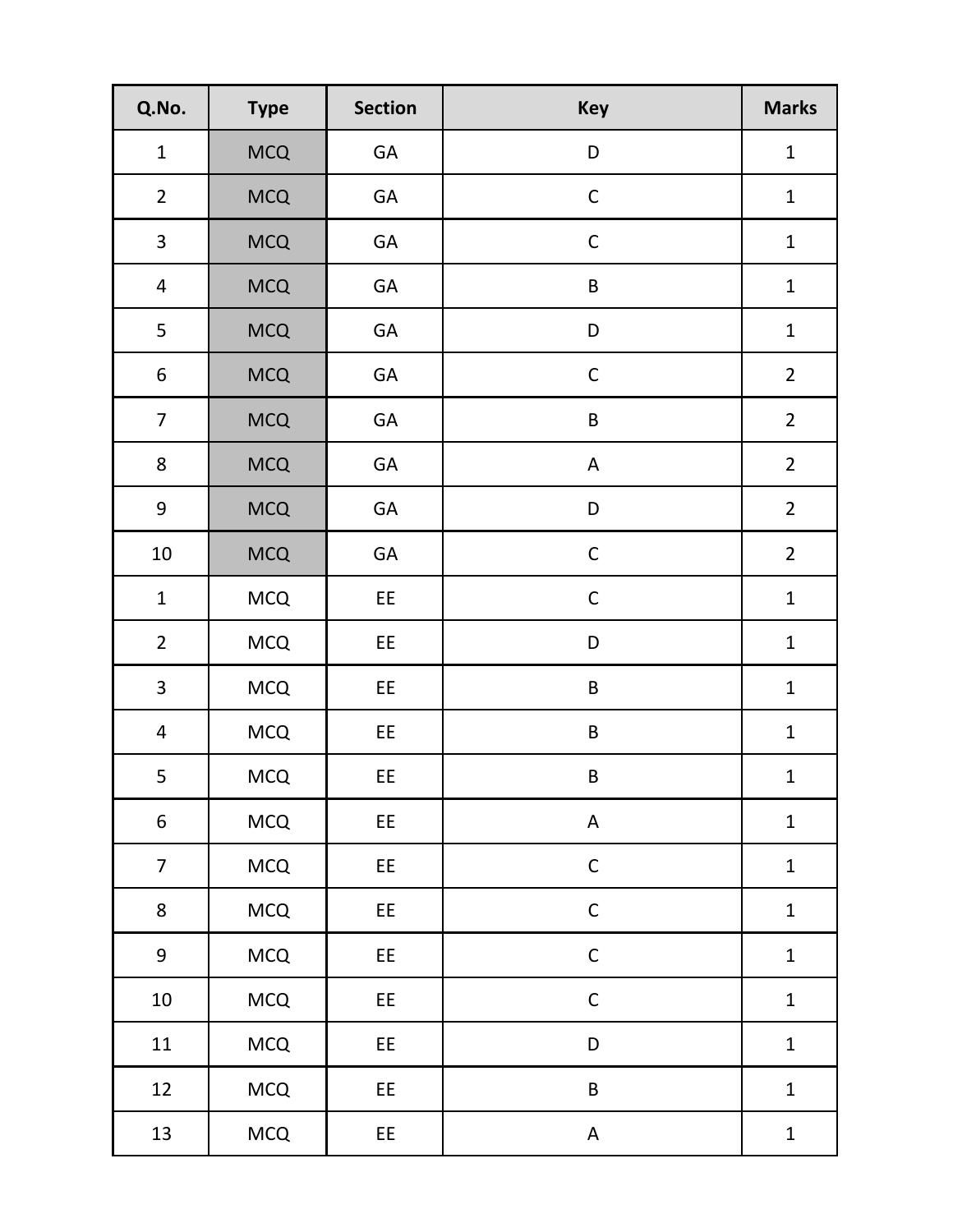| Q.No.  | <b>Type</b> | <b>Section</b> | <b>Key</b>       | <b>Marks</b>   |
|--------|-------------|----------------|------------------|----------------|
| 14     | <b>MCQ</b>  | EE             | A                | $\mathbf{1}$   |
| 15     | <b>MCQ</b>  | EE             | $\mathsf C$      | $\mathbf 1$    |
| 16     | <b>MCQ</b>  | EE             | $\sf B$          | $\mathbf 1$    |
| 17     | <b>MCQ</b>  | EE             | D                | $\mathbf{1}$   |
| 18     | <b>NAT</b>  | EE             | 139 to 139       | $\mathbf{1}$   |
| 19     | <b>NAT</b>  | EE             | 1.3 to 1.5       | $\mathbf{1}$   |
| 20     | <b>NAT</b>  | EE             | 9 to 11          | $\mathbf{1}$   |
| 21     | <b>NAT</b>  | EE             | 0.095 to 0.105   | $\mathbf 1$    |
| 22     | <b>NAT</b>  | EE             | 100 to 100       | $\mathbf{1}$   |
| 23     | <b>NAT</b>  | EE             | $100$ to $100\,$ | $\mathbf 1$    |
| 24     | <b>NAT</b>  | EE             | $3$ to $3$       | $\mathbf{1}$   |
| 25     | <b>NAT</b>  | EE             | 111.0 to 115.0   | $\mathbf{1}$   |
| 26     | <b>MCQ</b>  | EE             | $\mathsf C$      | $\overline{2}$ |
| 27     | <b>MCQ</b>  | EE             | A                | $\overline{2}$ |
| 28     | <b>MCQ</b>  | EE             | D                | $\overline{2}$ |
| 29     | <b>MCQ</b>  | EE             | $\sf B$          | $\overline{2}$ |
| $30\,$ | <b>MCQ</b>  | EE             | $\sf B$          | $\overline{2}$ |
| 31     | <b>MCQ</b>  | EE             | $\mathsf A$      | $\overline{2}$ |
| 32     | <b>MCQ</b>  | EE             | $\mathsf D$      | $\overline{2}$ |
| 33     | <b>MCQ</b>  | EE             | $\mathsf C$      | $\overline{2}$ |
| 34     | <b>MCQ</b>  | EE             | $\sf B$          | $\overline{2}$ |
| 35     | <b>MCQ</b>  | EE             | A                | $\overline{2}$ |
| 36     | <b>MCQ</b>  | EE             | $\mathsf C$      | $\overline{2}$ |